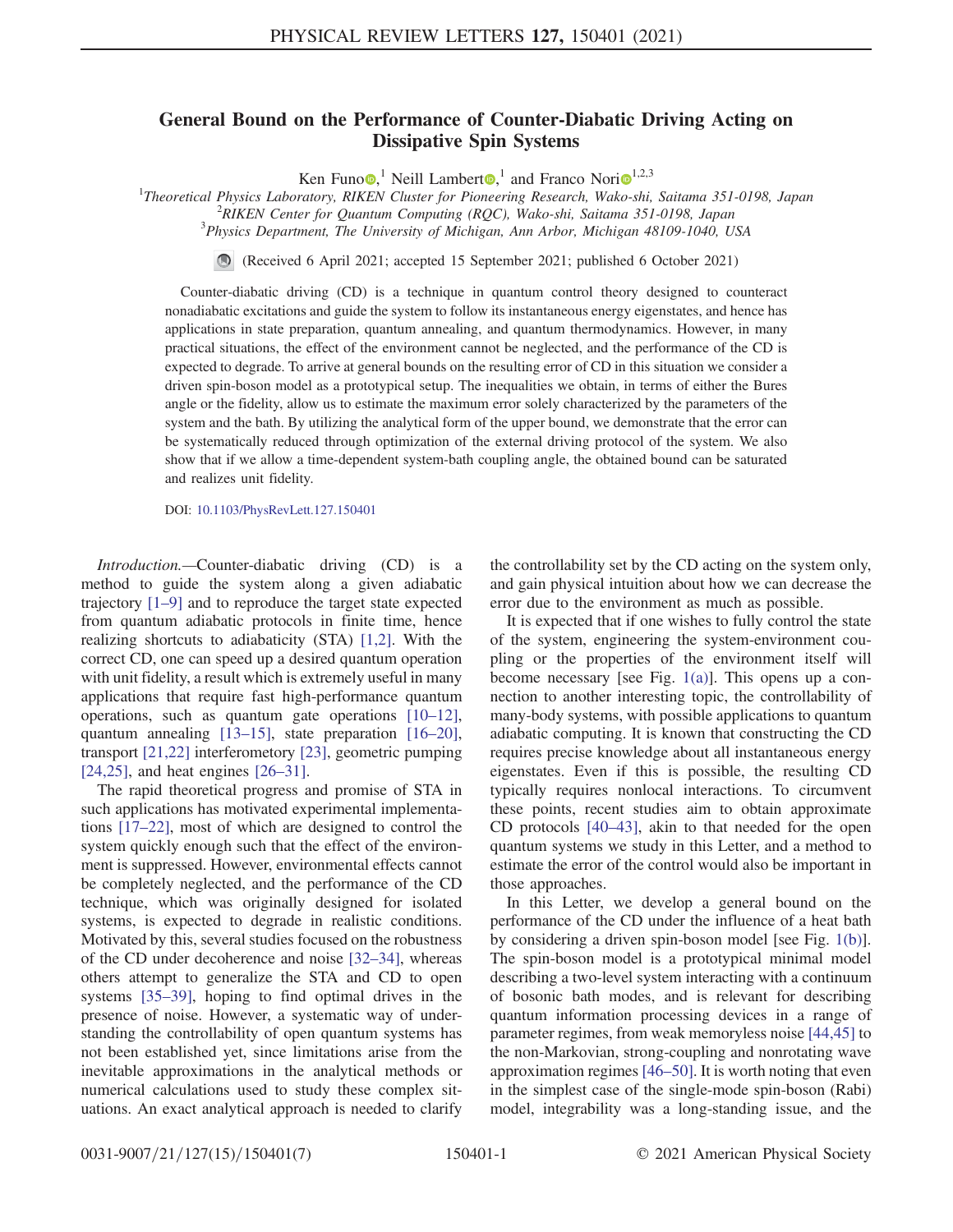<span id="page-1-0"></span>

FIG. 1. Schematic diagrams of (a) the concept of levels of controllability and (b) the setup. (a1) Controllability of a general many-body system. (a2) Controllability of the spin-boson model. Unit fidelity is achieved by the exact STA protocol [Eq. [\(3\)\]](#page-2-0) which requires a time-dependent control of the interaction. The lower bound on the fidelity  $F$  set by the CD on the system alone is characterized by  $\cos^2 l_{BD}$  via the inequality in Eq. [\(9\).](#page-3-0) (b) We consider the spin-boson model to study the controllable limit of the spin system via CD under the influence of the environment. Here, controllability is measured by the ground state fidelity of the system.

exact solution was obtained only a decade ago [[51](#page-5-18)]. Therefore, one typically has to rely on numerical calculations, and apart from the seminal works in [\[52](#page-5-19)[,53\]](#page-5-20), little is known about exact analytical results for nonequilibrium dynamics in arbitrary parameter regimes. However, here we overcome this difficulty (for solving the spin-boson model) by utilizing powerful analytical tools such as the parallel transport via CD [[7\]](#page-4-9) and quantum speed limits (QSL) [\[54](#page-5-21)– [56\]](#page-6-0). We first show that by allowing a time-dependent system-bath coupling angle, we can construct *a unit fidelity* protocol for obtaining the ground state of the system, realizing an exact STA. We find that it is not necessary to have full control of the environment in order to achieve the desired unit fidelity [see Fig. [1\(b\),](#page-1-0) panel 2]. We next consider a more experimentally relevant situation where the system-bath coupling is static, and obtain a lower bound on the fidelity when the system alone is controlled by the CD, which is the main result of our work. Our result is general in the sense that the result holds for arbitrary system Hamiltonian and bath spectral density.

Counter-diabatic driving.—To begin with, we consider an isolated Landau-Zener (LZ) model with CD. The total Hamiltonian is given by  $H_{CD}(t) = H_0(t) + H_1(t)$ , where

$$
H_0(t) = \frac{q(t)}{2}\sigma_z + \frac{\Delta}{2}\sigma_x, \qquad H_1(t) = \dot{\theta}_t \sigma_y, \qquad (1)
$$

and  $\theta_t = (1/2)\cot^{-1}(q/\Delta), \dot{\theta}_t = -\dot{q}\Delta/[2(\Delta^2 + q^2)].$  Here,<br> $H_0$  is the LZ Hamiltonian [57], where  $\Delta$  characterizes the  $H_0$  is the LZ Hamiltonian [\[57\]](#page-6-1), where  $\Delta$  characterizes the minimum gap,  $q(t)$  describes the external driving, and  $\sigma_i$  is the ith component of the Pauli matrix. The CD Hamiltonian  $H_1$  cancels nonadiabatic excitations and controls the system to stay in the instantaneous ground state  $|\psi_a(t)\rangle =$  $\cos \theta_t |\downarrow\rangle - \sin \theta_t |\uparrow\rangle$  of  $H_0$  during the unitary time evolution generated by  $H_{CD}$ .

The mechanism of CD can be elegantly understood by the parallel transport argument [\[7](#page-4-9)], but for later convenience, we explain the CD in terms of the unitary rotation  $R_t = \exp(-i\theta_t \sigma_v)$ . After the unitary rotation, the CD Hamiltonian reads  $R_t^{\dagger}H_{CD}(t)R_t - iR_t^{\dagger}\partial_tR_t = \frac{1}{2}\sqrt{\Delta^2 + q^2}\sigma_z$ .<br>Therefore it is obvious that the system stays in the ground Therefore, it is obvious that the system stays in the ground state  $\ket{\downarrow}$  during the time evolution in the rotated frame, which corresponds to  $|\psi_q(t)\rangle = R_t |\downarrow\rangle$  in the original frame, allowing the CD to parallel transport the system along  $|\psi_a(t)\rangle$ .

<span id="page-1-1"></span>Influence of the environment.—We now analyze the influence of the environment on the CD by considering the spin-boson model, given by

$$
H_{\varphi}(t) = H_{\rm CD}(t) + H_{\rm int}^{\varphi} + H_{B}.
$$
 (2)

Here,  $H_B = \sum_j \omega_k b_k^{\dagger} b_k$  is the bath Hamiltonian describing<br>a collection of harmonic oscillators, and  $\omega_k$  and  $b_k$  are the a collection of harmonic oscillators, and  $\omega_k$  and  $b_k$  are the frequency and the annihilation operator of the kth mode of the bath. The system-bath interaction Hamiltonian reads  $H_{int}^{\varphi} = (\cos 2\varphi \sigma_z + \sin 2\varphi \sigma_x) \otimes B$ , where  $\varphi$  is a coupling<br>angle that determines in which direction the system-bath angle that determines in which direction the system-bath interaction mainly acts on, and  $B = \sum_k g_k x_k$  shows that the system is linearly coupled to the "position" quadrature of the bath, where  $g_k$  and  $x_k = (b_k + b_k^{\dagger})/\sqrt{2\omega_k}$  are the coupling<br>strength and the position operator of the *k*th mode of the strength and the position operator of the kth mode of the bath. The influence of the bath is fully characterized by the spectral density  $J(\omega) = \pi \sum_{k} (g_k^2/2\omega_k) \delta(\omega - \omega_k)$ , and we<br>emphasize that our main result holds for arbitrary  $I(\omega)$ emphasize that our main result holds for arbitrary  $J(\omega)$ .

We assume that the initial state of the composite system is given by the product state of the system ground state and the bath Gibbs state at inverse temperature  $\beta$ , i.e.,  $\rho(0) = |\psi_g(0)\rangle \langle \psi_g(0)| \otimes \rho_B^{\beta}$ . Denoting the unitary time-<br>evolution operator by  $H = T \exp[-i \int_0^T dt H_{\alpha}(t)]$  the final evolution operator by  $U_{\tau} = T \exp \left[-i \int_0^{\tau} dt H_{\varphi}(t)\right]$ , the final state of the composite system is given by  $\rho(\tau) = U_{\tau} \rho(0) U_{\tau}^{\dagger}$ .<br>Since we are interested in the performance of the CD under Since we are interested in the performance of the CD under the influence of the bath, we consider the fidelity  $F =$  $\langle \psi_q(\tau)|\rho_S(\tau)|\psi_q(\tau)\rangle$  between the target ground state  $|\psi_g(\tau)\rangle$  and the time-evolved state  $\rho_s(\tau) = Tr_B[\rho(\tau)].$ <br>Note that for an isolated system, the CD is designed to Note that for an isolated system, the CD is designed to obtain unit fidelity  $F = 1$ , but this is no longer true when the system is influenced by the heat bath.

Exact STA via time-dependent coupling angle.—Before deriving a bound on the fidelity, we discuss an interesting observation by using the unitary rotation  $R_t$  that we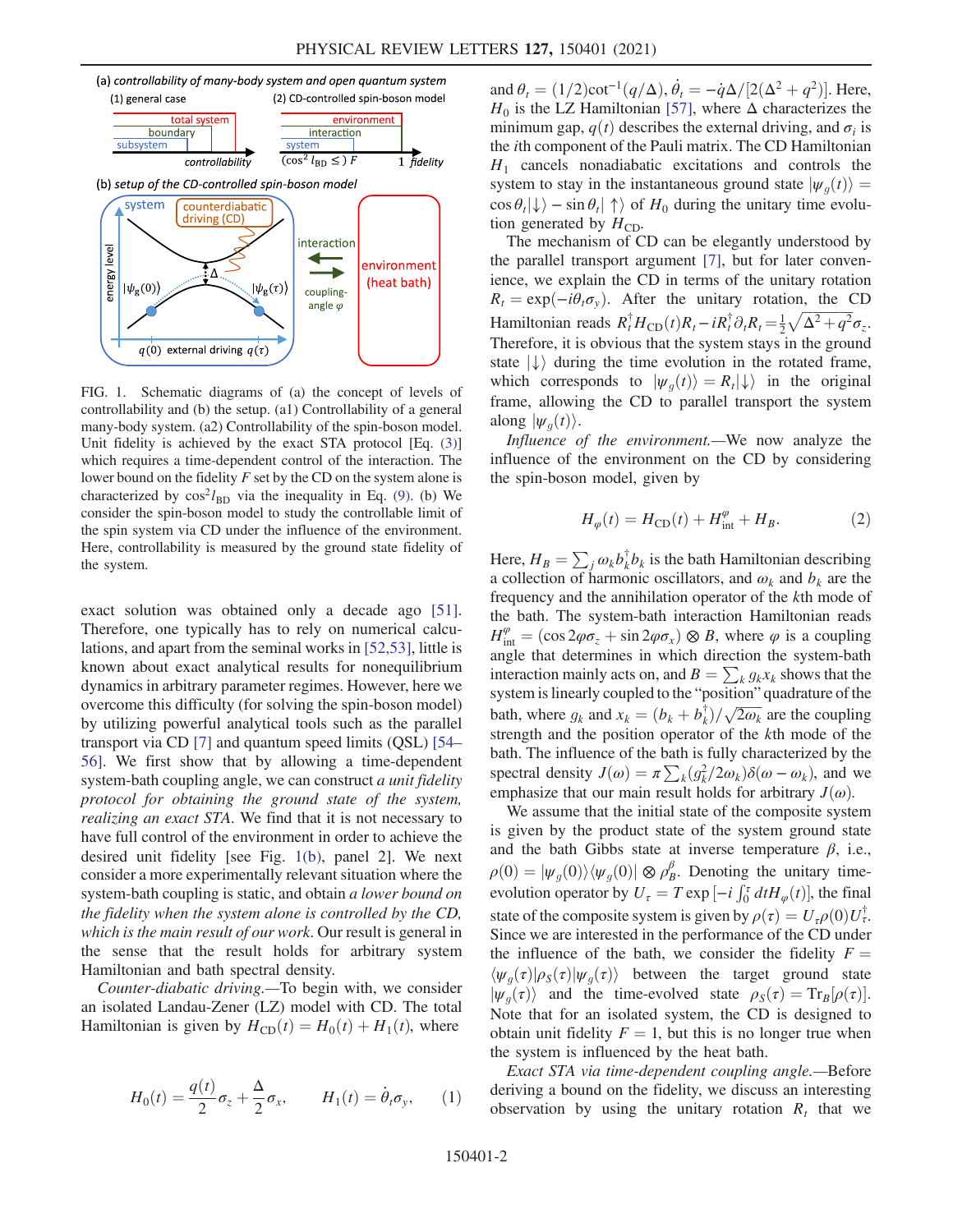introduced to explain the CD. Suppose that we allow a time-dependent rotation of the coupling angle  $\varphi = \theta_t$  of the Hamiltonian [Eq. [\(2\)](#page-1-1)] and denote it as  $H_{\theta_i}(t)$ . Then, in the rotated frame, we have  $R_t^{\dagger} H_{\theta_t}(t) R_t - i R_t^{\dagger} \partial_t R_t =$  $\frac{1}{2}\sqrt{\Delta^2+q^2}\sigma_z+\sigma_z\otimes B+H_B$ . Note that this Hamiltonian<br>in the rotated frame simply describes a pure dephasing in the rotated frame simply describes a pure dephasing effect from the bath, and the ground state of the system is unaffected during the time evolution. In fact, we can obtain an explicit form of the time-evolved density matrix in the original frame, which is parallel transported along the ground state:

<span id="page-2-0"></span>
$$
\rho_{\text{STA}}(\tau) = U_{\text{STA}} \rho(0) U_{\text{STA}}^{\dagger} = |\psi_g(\tau) \rangle \langle \psi_g(\tau) | \otimes \rho_B^-(\tau). \tag{3}
$$

Here,  $U_{\text{STA}} = T \exp[-i \int_0^{\tau} dt H_{\theta_t}(t)]$  is the time-evolution operator with  $\varphi = \theta_t$ , and  $\rho_B^-(\tau) = e^{-iH_B^T\tau} \rho_B^{\beta} e^{iH_B^T\tau}$  is the time-evolved bath density matrix with respect to the time-evolved bath density matrix with respect to the position-shifted bath Hamiltonian  $H_B^2 = H_B - B$ . In sum-<br>mary the Hamiltonian [Eq. (2)] with the choice of  $\omega = \theta$ . mary, the Hamiltonian [Eq. [\(2\)](#page-1-1)] with the choice of  $\varphi = \theta_t$ realizes an exact STA under the influence of the heat bath, i.e., the Hamiltonian transports the state of the system along its instantaneous ground state [Eq. [\(3\)\]](#page-2-0) and realizes unit fidelity  $F = 1$ .

It is interesting to note that controlling all of the bath degrees of freedom is unnecessary to achieve unit fidelity. Only a precise control of the coupling angle  $\varphi = \theta_t$  is needed. Theoretically, this observation is important and has several advantages since the protocol and the time-evolved state have simple analytical expressions. In particular, we make use of this explicit form of the exact STA protocol to derive bounds on the performance of the CD on the system alone, i.e., with uncontrolled coupling angle  $\varphi$ , which is more relevant for most experimental situations where the coupling cannot be controlled directly.

General bounds on the dissipative Landau-Zener CD.— We now derive a lower bound on the fidelity of obtaining the target ground state for the CD under the influence of the heat bath. We first map the fidelity into the Bures angle defined as  $\mathcal{L}(\rho, \sigma) = \arccos \sqrt{F(\rho, \sigma)}$  [[58](#page-6-2),[59](#page-6-3)]. Here, the relation between *F* and *f* is flinned; the Bures angle takes relation between  $F$  and  $\mathcal L$  is flipped: the Bures angle takes the minimal value  $\mathcal{L} = 0$  (the maximal value  $\mathcal{L} = \pi/2$ ) when the fidelity takes the maximal value  $F = 1$  (the minimal value  $F = 0$ ). In what follows, we derive an upper bound on the Bures angle, which is later converted into a lower bound on the fidelity.

<span id="page-2-3"></span>We begin by using the contractivity of the Bures angle under partial trace of the bath degrees of freedom [[58](#page-6-2)]. Then, the Bures angle between the target ground state and the CD-controlled state of the system can be bounded from above as

$$
\mathcal{L}[\vert \psi_g(\tau) \rangle, \rho_S(\tau)] \le \mathcal{L}[\rho_{\text{STA}}(\tau), \rho(\tau)], \tag{4}
$$

<span id="page-2-1"></span>where  $\rho_{\text{STA}}$  is given in Eq. [\(3\)](#page-2-0). We then apply the QSL inequality obtained by Suzuki and Takahashi [[56](#page-6-0)], which in our case reads

$$
\mathcal{L}[\rho_{\text{STA}}(\tau), \rho(\tau)] \le \int_0^{\tau} dt \sqrt{V_{\rho_{\text{STA}}}[H_{\theta_t} - H_{\varphi}]}, \qquad (5)
$$

where  $V_{\sigma}[X] = \text{Tr}[\sigma X^2] - (\text{Tr}[\sigma X])^2$  is the variance. By<br>following Ref. [56], the inequality [Eq. (5)] is obtained following Ref. [[56](#page-6-0)], the inequality [Eq. [\(5\)\]](#page-2-1) is obtained from the standard QSL [\[54,](#page-5-21)[55\]](#page-6-4) as follows. The QSL gives an upper bound on the Bures angle between the initial and the final state in terms of the energy fluctuation:  $\mathcal{L}[\sigma(\tau), \sigma(0)] \leq \int_0^{\tau} dt \sqrt{V_{\sigma}[H]}$ . Here, the time evolution of  $\sigma(t)$  is generated by  $H(t)$ . Now, let us define  $\tilde{X}(t) = U_t^{\dagger} X(t) U_t$ . Then, the unitary invariance of the<br>Bures angle reads  $\Gamma[a_{\text{cm}}(\tau), a(\tau)] - \Gamma[\tilde{a}_{\text{cm}}(\tau), \tilde{a}_{\text{cm}}(0)]$ Bures angle reads  $\mathcal{L}[\rho_{STA}(\tau), \rho(\tau)] = \mathcal{L}[\tilde{\rho}_{STA}(\tau), \tilde{\rho}_{STA}(0)],$ <br>by noting that  $\tilde{\rho}_{enn}(\theta) = \rho(0)$ . Moreover, the time-evoluby noting that  $\tilde{\rho}_{STA}(0) = \rho(0)$ . Moreover, the time-evolution equation of  $\tilde{\rho}_{\text{STA}}$  reads  $\partial_t \tilde{\rho}_{\text{STA}} = -i[\tilde{H}_{\theta_t} - \tilde{H}_{\varphi}, \tilde{\rho}_{\text{STA}}].$ <br>Therefore, by substituting  $\sigma = \tilde{\rho}_{\text{STA}}$  and  $H = \tilde{H}_{\text{Left}}$ Therefore, by substituting  $\sigma = \tilde{\rho}_{STA}$  and  $H = \tilde{H}_{\theta} - \tilde{H}_{\varphi}$ inside the QSL and noting  $V_{\tilde{\sigma}}[\tilde{X}] = V_{\sigma}[X]$ , we obtain Eq. [\(5\)](#page-2-1).

Note that Ref. [\[56\]](#page-6-0) applied the QSL to obtain a bound on the performance of adiabatic quantum computation, whereas we are here interested in quantifying the performance of the CD under the influence of the bath.

Now, the explicit and simple form of  $\rho_{\text{STA}}$  given in Eq. [\(3\)](#page-2-0) allows us to analytically calculate the right-hand side of Eq. [\(5\)](#page-2-1). First of all,  $H_{\theta_t} - H_{\varphi} = \Delta H_{\text{in}}^S \otimes B$ <br>with  $\Delta H_{\theta}^S = (\cos 2\theta - \cos 2\varphi)\tau + (\sin 2\theta - \sin 2\varphi)\tau$ with  $\Delta H_{\text{int}}^S = (\cos 2\theta_t - \cos 2\varphi)\sigma_z + (\sin 2\theta_t - \sin 2\varphi)\sigma_x$ .<br>Therefore the variance in Eq. (5) reads Therefore, the variance in Eq. [\(5\)](#page-2-1) reads

<span id="page-2-2"></span>
$$
V_{\rho_{\rm STA}}[H_{\theta_t} - H_{\varphi}] = \langle \psi_g | (\Delta H_{\rm int}^S)^2 | \psi_g \rangle \text{Tr}[B^2 \rho_B^-(t)] - \langle \psi_g | \Delta H_{\rm int}^S | \psi_g \rangle^2 \{\text{Tr}[B \rho_B^-(t)]\}^2.
$$
 (6)

The system-dependent part in Eq. [\(6\)](#page-2-2) can be easily obtained as  $\langle \psi_g | (\Delta H_{\text{in}}^S)^2 | \psi_g \rangle = 4 \sin^2(\theta_t - \varphi) = -2 \langle \psi_g | \Delta H_{\text{in}}^S | \psi_g \rangle.$ <br>The both dependent part reads [60]  $\text{Tr}[B_0^{-}(t)] - Y$ , where The bath-dependent part reads  $[60] \text{Tr} [B \rho_B^{-}(t)] = X_t$  $[60] \text{Tr} [B \rho_B^{-}(t)] = X_t$ , where<br>  $X = \int d\omega (2/\pi \omega) I(\omega) (1 - \cos \omega t)$  quantifies the expect- $X_t = \int d\omega (2/\pi \omega) J(\omega) (1 - \cos \omega t)$  quantifies the expect-<br>ation value of the (counling-constant multiplied) bath posiation value of the (coupling-constant multiplied) bath position that is shifted by  $H_B^-$ . Also,  $Tr[B^2 \rho_B^-(\tau)] = S + X_t^2$ ,<br>where  $S = \int d\omega (I(\omega)/\tau) \coth(\beta \omega/2)$  is the bath correlawhere  $S = \int d\omega (J(\omega)/\pi) \coth(\beta \omega/2)$  is the bath correla-<br>tion function  $\langle B(t)B(0) \rangle$  at  $t = 0$ . We further note that S tion function  $\langle B(t)B(0)\rangle$  at  $t = 0$ . We further note that S scales as  $O(\beta^{-1})$  in the high-temperature limit, whereas it is the integrated spectral density in the zero-temperature limit.

<span id="page-2-4"></span>We now obtain our main result by combining Eqs. [\(4\)](#page-2-3)– [\(6\)](#page-2-2), which gives an upper bound on the Bures angle between the target ground state and the CD-controlled state of the system:

$$
\mathcal{L}[\vert \psi_g(\tau) \rangle, \rho_S(\tau)] \le l_{\text{BD}} \tag{7}
$$

<span id="page-2-5"></span>with

$$
l_{\rm BD} = \int_0^{\tau} dt |2\sin(\theta_t - \varphi)| \sqrt{S + \cos^2(\theta_t - \varphi)X_t^2}.
$$
 (8)

Here, the left-hand side of Eq. [\(7\)](#page-2-4) quantifies the error of the CD, since a small value of  $\mathcal L$  means that the CD-controlled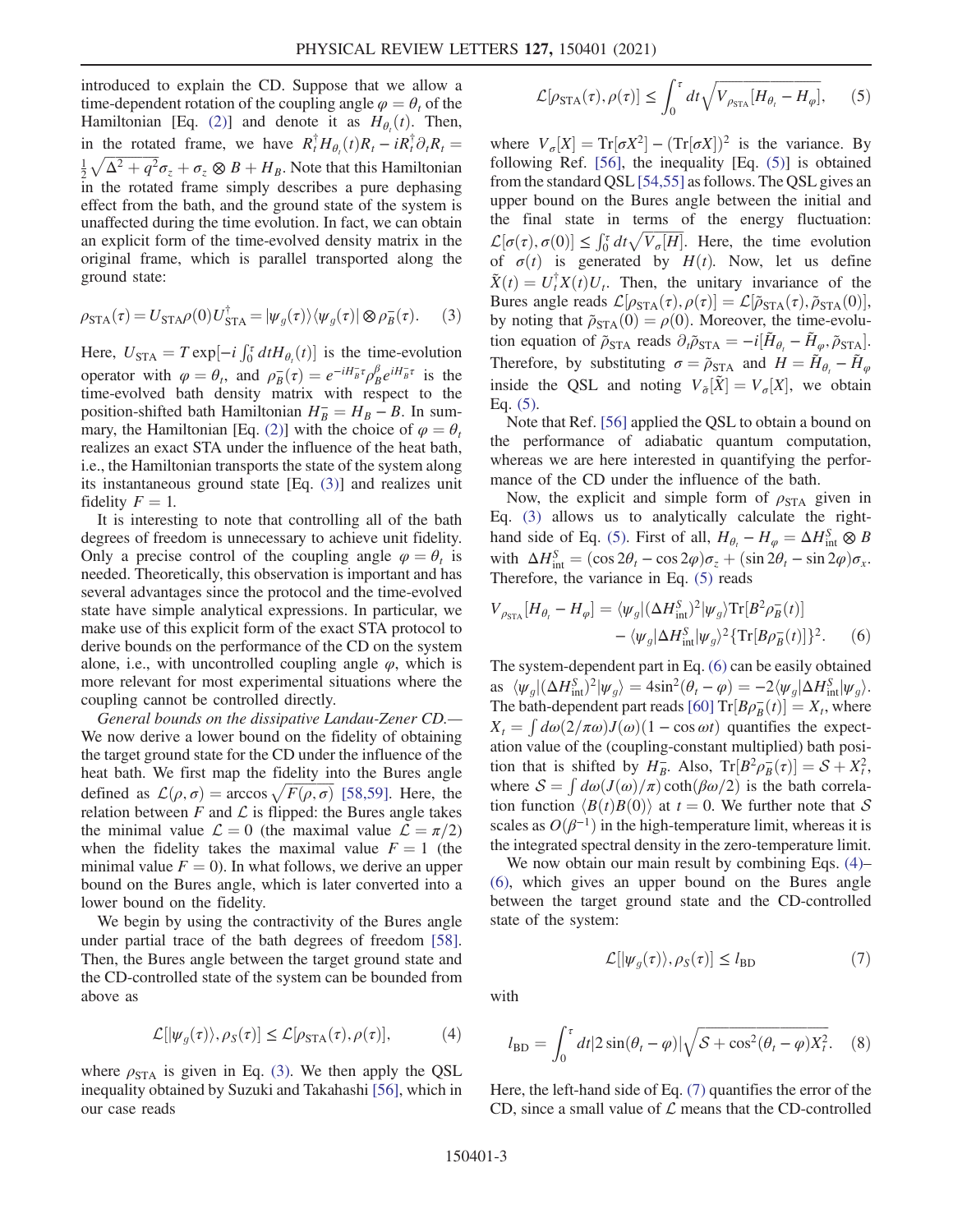state  $\rho_{\rm s}(\tau)$  is close to the target ground state. The bound  $l_{\rm BD}$ gives a general upper bound on the error, in the sense that it does not require information about the actual nonequilibrium dynamics of the system. As we see from Eq.  $(8)$ ,  $l_{BD}$ depends only on predefined quantities, such as the driving protocol  $q(t)$  through  $\theta_t$ , the coupling angle  $\varphi$ , and the bath properties  $S$  and  $X_t$ . The error becomes larger as either the system-bath coupling strength (i.e.,  $S$  and  $X_t$ ) becomes larger or the driving protocol is unoptimized, such that  $\theta_t$ deviates from  $\varphi$ .

Note that the bound Eq. [\(7\)](#page-2-4) is tight and can be saturated by the exact STA protocol ( $\varphi = \theta_t$ ) with Eq. [\(3\).](#page-2-0) For the general case, the analytical form of the upper bound allows us to optimize the parameters through minimizing  $l_{BD}$ , and increase the performance of the CD. Later, in the applications, we demonstrate the usefulness of the bound Eq. [\(7\)](#page-2-4) by optimizing the driving protocol  $q(t)$ .

<span id="page-3-0"></span>Since the maximum value of the Bures angle is given by  $\pi/2$ , the bound Eq. [\(7\)](#page-2-4) is meaningful when  $l_{\text{BD}} \leq \pi/2$ . In such cases, we can convert the inequality [Eq. [\(7\)\]](#page-2-4) into a lower bound on the fidelity, given by

$$
F[|\psi_g(\tau)\rangle, \rho_S(\tau)] \ge \cos^2 l_{\text{BD}}.\tag{9}
$$

To summarize, both inequalities in Eqs. [\(7\)](#page-2-4) and [\(9\)](#page-3-0) quantify the performance of the CD under the influence of the heat bath. In the following, we give several additional comments on our results. First, it is straightforward to generalize the result to the case of obtaining the excited state, or a classical mixture of the ground and excited states, whereas we find that the upper bound in Eq.  $(8)$  is unchanged and Eq.  $(7)$  is still valid. Second, we discuss the dependence of the system-bath coupling strength  $\lambda$  on the bound. Since  $\mathcal{S} =$  $O(\lambda^2)$  and  $X_t^2 = O(\lambda^4)$ , the inequality in Eq. [\(9\)](#page-3-0) becomes<br> $E > 1.4S[f^{\tau} dt] \sin(\theta - \omega)||^2 + O(\lambda^4)$  in the weak- $F \ge 1-4S[\int_0^r dt] \sin(\theta_t - \varphi)]^2 + O(\lambda^4)$  in the weak-<br>coupling limit and the discrepancy from unit fidelity coupling limit, and the discrepancy from unit fidelity scales quadratically with  $\lambda$ . In addition, by using reservoir engineering, one can in principle engineer the bath spectral density to reduce  $S$ , suppressing the CD error.

Applications.—We now consider finding a protocol  $q(t)$ that would give better fidelity by reducing  $l_{BD}$  [Eq. [\(8\)](#page-2-5)]. We assume that the initial and final values of  $q(t)$  are fixed, i.e.,  $q(0) = q_i$  and  $q(\tau) = q_f$ , but at intermediate times,  $q(t)$  is unfixed. Then, the optimal drive  $q(t)$  that minimizes  $l_{BD}$  is given by  $q(0) = q_i$ ,  $q(t) = q_*$   $(0 < t < \tau)$ , and  $q(\tau) = q_f$ , where  $q_* = \Delta \cot(2\varphi)$ . To show this claim, we discretize the time integral in Eq. [\(8\)](#page-2-5) with  $\Delta t$  being the time duration of one step and N being the total number of steps, i.e.,  $\tau = N\Delta t$ , We denote  $f[q(t)]$  as the integrand given in<br>Eq. (8) and use the property  $f[a] = 0$  to obtain  $l_{\tau} =$ Eq. [\(8\)](#page-2-5) and use the property  $f[q_*] = 0$  to obtain  $l_{\text{BD}} =$ <br> $f[a] \Delta t + f[a] \Delta t + O(\Delta t^2) \rightarrow 0$  as  $\Delta t \rightarrow 0$  and thus  $g(t)$  $f[q_i] \Delta t + f[q_f] \Delta t + O(\Delta t^2) \rightarrow 0$  as  $\Delta t \rightarrow 0$ , and thus  $q(t)$ <br>given above is optimal given above is optimal.

As a concrete example, we set  $q_i = -1$  and  $q_f = 1$  and assume a  $\sigma_x$  coupling ( $\varphi = \pi/4$ ). Note that the optimal drive requires sudden changes of the drive at inital and final

<span id="page-3-1"></span>

FIG. 2. Numerical demonstration of the bound Eq. [\(9\)](#page-3-0) by varying  $\Delta$ . The solid curves show the fidelity  $F[|\psi_g(\tau), \rho_S(\tau)|]$ ,<br>and the dashed curves are the lower bound  $\cos^2 l = \text{[Eq. (8)]}$  for and the dashed curves are the lower bound  $\cos^2 l_{BD}$  [Eq. [\(8\)](#page-2-5)] for different values of a. The inset shows the functional form of the external driving  $q(t) = \frac{\sinh(a(t - \tau/2))}{\sinh(a\tau/2)}$ , which is designed to better approximate the optimal drive  $q(0) = -1$ designed to better approximate the optimal drive  $q(0) = -1$ ,  $q(t) = 0$  (0 < t <  $\tau$ ), and  $q(\tau) = 1$ , as a increases. Therefore, the lower bound  $\cos^2 l_{BD}$  and also the fidelity become closer to unity as a becomes larger, demonstrating the effectiveness of our inequality in Eq. [\(9\).](#page-3-0) The parameters are  $\varphi = \pi/4$  ( $\sigma_r$  coupling),  $\beta = 1, \gamma = 0.1, w_0 = 1, \lambda = 0.1, \tau = 2.$ 

times, causing the CD control field  $\dot{\theta}_t \propto \dot{q}(t)$  to diverge. To circumvent this point, we consider the smooth functional circumvent this point, we consider the smooth functional form  $q(t) = \sinh[a(t-\tau/2)]/\sinh(a\tau/2)$  to approximate<br>the optimal drive For larger *a* this becomes a better the optimal drive. For larger  $a$ , this becomes a better approximation to the optimal drive, and the lower bound on the fidelity  $\cos^2 l_{BD}$  becomes larger, as plotted by dashed curves in Fig. [2](#page-3-1). It is worth noting that the actual performance of the CD, measured by the fidelity, also becomes better for large a (solid curves), suggesting the practical usefulness of the bound Eq. [\(9\)](#page-3-0). Here, the numerical calculation is performed using the hierarchal equations of motion method [[61](#page-6-6)] implemented in the BoFiN extension [[62](#page-6-7),[63](#page-6-8)] for QuTiP [\[64,](#page-6-9)[65\]](#page-6-10), where the following underdamped Brownian motion spectral density is used:  $J(\omega) = \gamma \lambda^2 \omega / [(\omega^2 - \omega_0^2)^2 + \gamma^2 \omega^2]$ . Here,  $\omega_0$ ,  $\gamma$ , and  $\lambda$  are the resonance frequency width and system-bath and  $\lambda$  are the resonance frequency, width, and system-bath coupling strength, respectively.

<span id="page-3-2"></span>Generalizations.—Finally, we discuss generalizations of Eq. [\(7\)](#page-2-4) to multiple heat baths  $H_B = \sum_i H_B^i$ , an arbitrary<br>system Hamiltonian  $H_0(t)$  and a system-bath interaction system Hamiltonian  $H_0(t)$ , and a system-bath interaction  $H_{\text{int}} = \sum_i A_i \otimes B_i$ , where  $A_i$  is an arbitrary operator acting on the system and  $B_i$  is the operator B defined previously for the ith bath. The total Hamiltonian is given by  $H(t) = H_0(t) + H_1(t) + H_{int} + H_B$ , where  $H_1(t)$  is the CD Hamiltonian for  $H_0(t)$ . We take the *n*th energy eigenstate  $|\psi_n(0)\rangle$  of  $H_0(0)$  as the initial state of the system. An exact STA can be constructed by choosing the time-dependent system-bath interaction  $H_{\text{int}}^{\text{STA}}(t) =$ <br> $\frac{1}{W} (t) \vee w (t) \otimes \sum R$ . By following a derivation sim- $-\vert \psi_n(t) \rangle \langle \psi_n(t) \vert \otimes \sum_i B_i$ . By following a derivation similar to that for Eq. [\(7\),](#page-2-4) we obtain an upper bound on the Bures angle as  $\mathcal{L}[\psi_n(\tau) \rangle, \rho_S(\tau)] \le l_{\text{BD}} = \int_0^{\tau} dt \sqrt{g}$ , with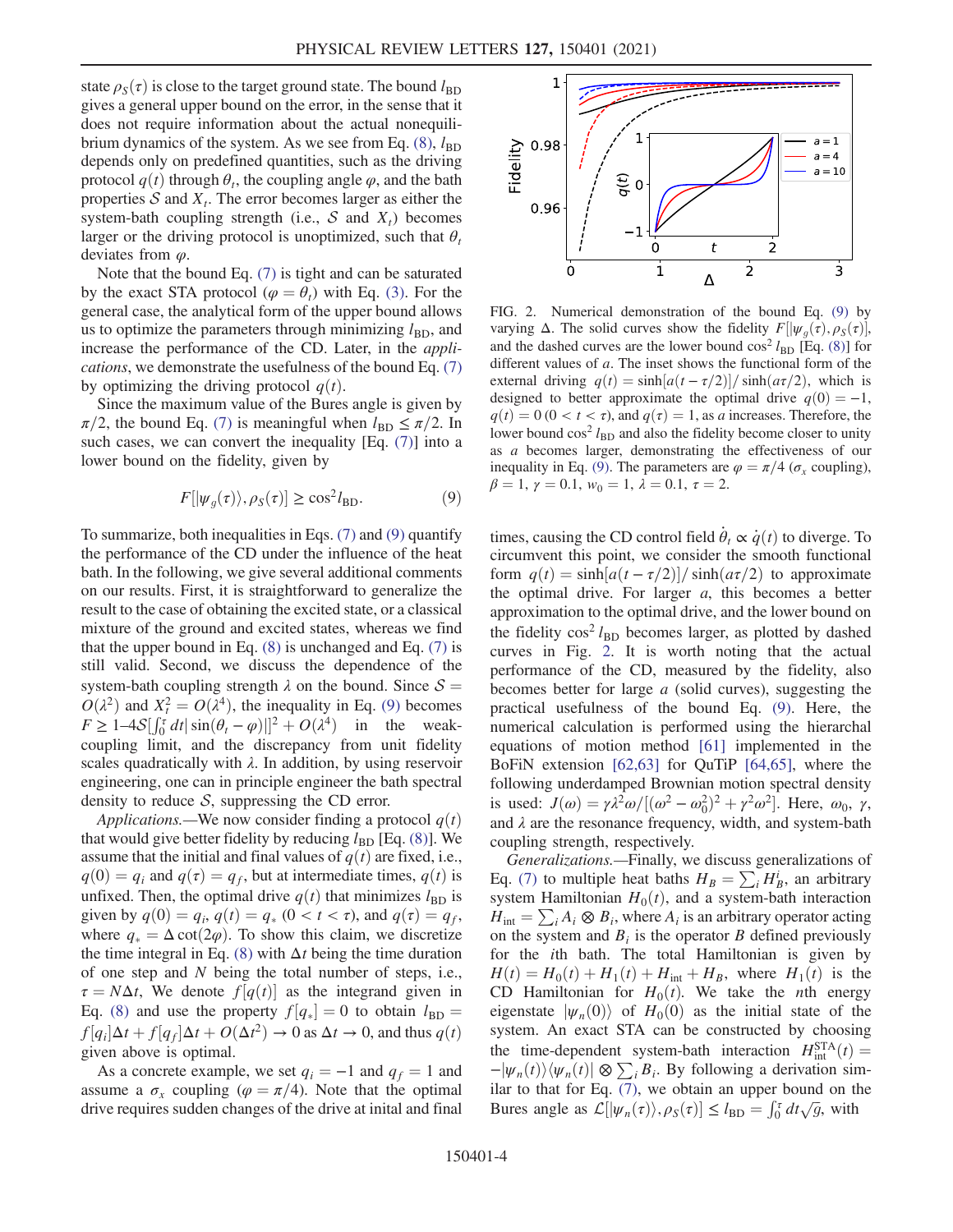$$
g = \sum_{i} \langle \psi_n | (A_i + I)^2 | \psi_n \rangle \mathcal{S}_i + \sum_{i,j} \text{Cov}_{|\psi_n\rangle} (A_i, A_j) X_i^i X_i^j.
$$
\n(10)

Here I is the identity matrix of the system,  $Cov_{\vert \phi \rangle}(A, B) :=$  $\langle \phi | AB | \phi \rangle - \langle \phi | A | \phi \rangle \langle \phi | B | \phi \rangle$  is the covariance, and  $S_i$  and  $X_t^i$  are S and  $X_t$  defined previously for the *i*th bath. Note that, similar to Eq. [\(8\)](#page-2-5), the generalized bound depends solely on the system properties  $A_i$  and  $|\psi_n(t)\rangle$  and the bath properties  $S_i$  and  $X_t^i$ . In addition, we note that Eq. [\(10\)](#page-3-2) reproduces the bound Eq.  $(8)$  for the LZ model [Eq.  $(2)$ ] with the target state being  $|\psi_a(t)\rangle$ .

Conclusions.—We have derived general bounds on the performance of the CD under the influence of an environment by considering the spin-boson model. The upper bound on the error of the CD does not depend on the timeevolved state of the system, and is solely characterized by the parameters of the system and the bath. The obtained bound is tight and can be saturated by allowing a timedependent system-bath coupling angle, realizing unit fidelity, and we call this protocol an exact STA protocol. Our work clarifies the controllable limit via CD, and has an immediate impact on current quantum information processing experiments by providing tools for error estimation and parameter optimization. Generalizations of our main result to arbitrary system Hamiltonian have been discussed, and further extensions to characterize the controllable bound and control error in generic many-body systems via approximate CD protocols would be an interesting direction of research.

We thank K. Saito for useful discussions and comments. K. F. was supported by the JSPS KAKENHI Grant No. JP18J00454. N. L. acknowledges partial support from JST PRESTO through Grant No. JPMJPR18GC. F. N. is supported in part by NTT Research, Japan Science and Technology Agency (JST) (via the Q-LEAP program, Moonshot R&D Grant No. JPMJMS2061, and the CREST Grant No. JPMJCR1676), Japan Society for the Promotion of Science (JSPS) (via the KAKENHI Grant No. JP20H00134 and the JSPS-RFBR Grant No. JPJSBP120194828), Army Research Office (ARO) (Grant No. W911NF-18-1-0358), Asian Office of Aerospace Research and Development (AOARD) (via Grant No. FA2386-20-1-4069). F. N., N. L., and K. F. acknowledge the Foundational Questions Institute Fund (FQXi) via Grant No. FQXi-IAF19-06.

- <span id="page-4-0"></span>[1] E. Torrontegui, S. Ibáñez, S. Martínez-Garaot, M. Modugno, A. del Campo, D. Guéry-Odelin, A. Ruschhaupt, X. Chen, and J. G. Muga, Shortcuts to adiabaticity, [Adv. At.](https://doi.org/10.1016/B978-0-12-408090-4.00002-5) [Mol. Opt. Phys.](https://doi.org/10.1016/B978-0-12-408090-4.00002-5) 62, 117 (2013).
- <span id="page-4-2"></span>[2] D. Guéry-Odelin, A. Ruschhaupt, A. Kiely, E. Torrontegui, S. Martínez-Garaot, and J. G. Muga, Shortcuts to

adiabaticity: Concepts, methods, and applications, [Rev.](https://doi.org/10.1103/RevModPhys.91.045001) Mod. Phys. 91[, 045001 \(2019\).](https://doi.org/10.1103/RevModPhys.91.045001)

- [3] M. Demirplak and S. A. Rice, Adiabatic population transfer with control fields, [J. Phys. Chem. A](https://doi.org/10.1021/jp030708a) 107, 9937 [\(2003\).](https://doi.org/10.1021/jp030708a)
- [4] M. Demirplak and S. A. Rice, Assisted adiabatic passage revisited, [J. Phys. Chem. B](https://doi.org/10.1021/jp040647w) 109, 6838 (2005).
- [5] M. V. Berry, Transitionless quantum driving, [J. Phys. A](https://doi.org/10.1088/1751-8113/42/36/365303) 42, [365303 \(2009\).](https://doi.org/10.1088/1751-8113/42/36/365303)
- [6] X. Chen, A. Ruschhaupt, S. Schmidt, A. del Campo, D. Guéry-Odelin, and J. G. Muga, Fast Optimal Frictionless Atom Cooling in Harmonic Traps: Shortcut to Adiabaticity, Phys. Rev. Lett. 104[, 063002 \(2010\).](https://doi.org/10.1103/PhysRevLett.104.063002)
- <span id="page-4-9"></span>[7] C. Jarzynski, Generating shortcuts to adiabaticity in quan-tum and classical dynamics, [Phys. Rev. A](https://doi.org/10.1103/PhysRevA.88.040101)  $88$ , 040101(R) [\(2013\).](https://doi.org/10.1103/PhysRevA.88.040101)
- [8] S. Deffner, C. Jarzynski, and A. del Campo, Classical and Quantum Shortcuts to Adiabaticity for Scale-Invariant Driving, Phys. Rev. X 4[, 021013 \(2014\).](https://doi.org/10.1103/PhysRevX.4.021013)
- <span id="page-4-1"></span>[9] S. Ibáñez, S. Martínez-Garaot, X. Chen, E. Torrontegui, and J. G. Muga, Shortcuts to adiabaticity for non-Hermitian systems, Phys. Rev. A 84[, 023415 \(2011\).](https://doi.org/10.1103/PhysRevA.84.023415)
- <span id="page-4-3"></span>[10] A. C. Santos and M. S. Sarandy, Superadiabaitc controlled evolution and universal quantum computation, [Sci. Rep.](https://doi.org/10.1038/srep15775) 5, [15775 \(2015\).](https://doi.org/10.1038/srep15775)
- [11] A. C. Santos, R. D. Silva, and M. S. Sarandy, Shortcut to adiabatic gate teleportation, [Phys. Rev. A](https://doi.org/10.1103/PhysRevA.93.012311) 93, 012311 [\(2016\).](https://doi.org/10.1103/PhysRevA.93.012311)
- <span id="page-4-4"></span>[12] Y.-H. Chen, W. Qin, R. Stassi, X. Wang, and F. Nori, Generation of Fock-state superpositions and binomialcode holonomic gates via dressed intermediate states in the ultrastrong light-matter coupling regime, [arXiv:](https://arXiv.org/abs/2012.06090) [2012.06090.](https://arXiv.org/abs/2012.06090)
- <span id="page-4-5"></span>[13] A. del Campo, M. M. Rams, and W. H. Zurek, Assisted Finite-Rate Adiabatic Passage Across a Quantum Critical Point: Exact Solution for the Quantum Ising Model, [Phys.](https://doi.org/10.1103/PhysRevLett.109.115703) Rev. Lett. 109[, 115703 \(2012\).](https://doi.org/10.1103/PhysRevLett.109.115703)
- [14] K. Takahashi, Shortcuts to adiabaticity for quantum annealing, Phys. Rev. A 95[, 012309 \(2017\).](https://doi.org/10.1103/PhysRevA.95.012309)
- <span id="page-4-6"></span>[15] T. Hatomura and T. Mori, Shortcuts to adiabatic classical spin dynamics mimicking quantum annealing, [Phys. Rev. E](https://doi.org/10.1103/PhysRevE.98.032136) 98[, 032136 \(2018\).](https://doi.org/10.1103/PhysRevE.98.032136)
- <span id="page-4-7"></span>[16] Y.-H. Chen, W. Qin, X. Wang, A. Miranowicz, and F. Nori, Shortcuts to Adiabaticity for the Quantum Rabi Model: Efficient Generation of Giant Entangled Cat States via Parametric Amplification, [Phys. Rev. Lett.](https://doi.org/10.1103/PhysRevLett.126.023602) 126, 023602 [\(2021\).](https://doi.org/10.1103/PhysRevLett.126.023602)
- <span id="page-4-8"></span>[17] M. G. Bason, M. Viteau, N. Malossi, P. Huillery, E. Arimondo, D. Ciampini, R. Fazio, V. Giovannetti, R. Mannella, and O. Morsch, High-fidelity quantum driving, Nat. Phys. 8[, 147 \(2012\)](https://doi.org/10.1038/nphys2170).
- [18] J. Zhang, J. H. Shim, I. Niemeyer, T. Taniguchi, T. Teraji, H. Abe, S. Onoda, T. Yamamoto, T. Ohshima, J. Isoya, and D. Suter, Experimental Implementation of Assisted Quantum Adiabatic Passage in a Single Spin, [Phys. Rev. Lett.](https://doi.org/10.1103/PhysRevLett.110.240501) 110, [240501 \(2013\).](https://doi.org/10.1103/PhysRevLett.110.240501)
- [19] Y.-X. Du, Z.-T. Liang, Y.-C. Li, X.-X. Yue, Q.-X. Lv, W. Huang, X. Chen, H. Yan, and S.-L. Zhum, Experimental realization of stimulated Raman shortcut-to-adiabatic passage with cold atoms, Nat. Commun. 7[, 12479 \(2016\)](https://doi.org/10.1038/ncomms12479).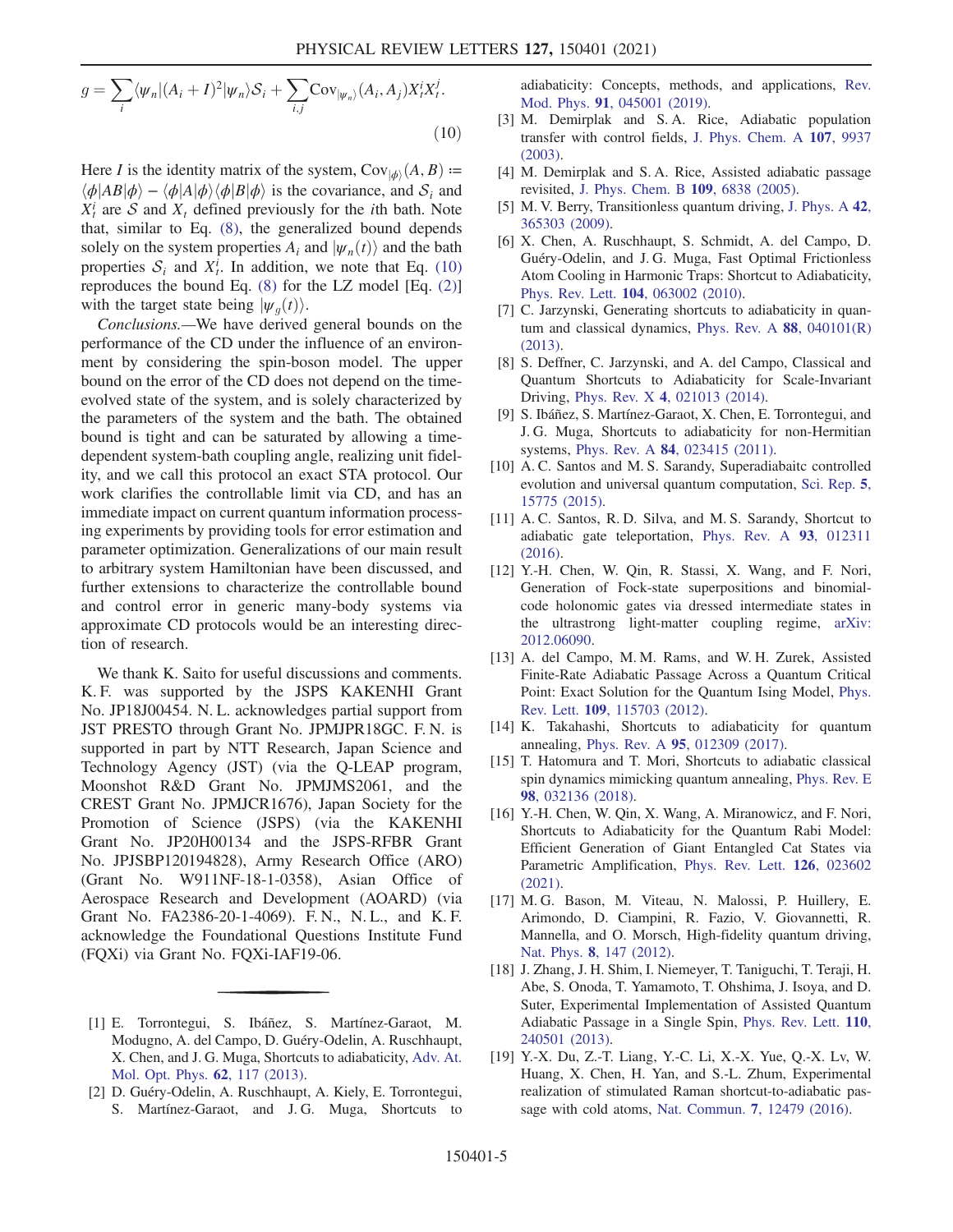- <span id="page-5-0"></span>[20] B. Z. Zhou, A. Baksic, H. Ribeiro, C. G. Yale, F. J. Heremans, P. C. Jerger, A. Auer, G. Burkard, A. A. Clerk, and D. D. Awschalom, Accelerated quantum control using superadiabatic dynamics in a solid-state lambda system, Nat. Phys. 13[, 330 \(2017\)](https://doi.org/10.1038/nphys3967).
- <span id="page-5-1"></span>[21] S. An, D. Lv, A. del Campo, and K. Kim, Shortcuts to adiabaticity by counterdiabatic driving for trapped-ion displacement in phase space, [Nat. Commun.](https://doi.org/10.1038/ncomms12999) 7, 12999 [\(2016\).](https://doi.org/10.1038/ncomms12999)
- <span id="page-5-2"></span>[22] A. Vepsäläinen, S. Danilin, and G. S. Paraoanu, Superadiabatic population transfer in a three-level superconducting circuit, Sci. Adv. 5[, eaau5999 \(2019\)](https://doi.org/10.1126/sciadv.aau5999).
- <span id="page-5-3"></span>[23] Y.-X. Du, X.-X. Yue, Z.-T. Liang, J.-Z. Li, H. Yan, and S.-L. Zhu, Geometric atom interferometry with shortcuts to adiabaticity, Phys. Rev. A 95[, 043608 \(2017\)](https://doi.org/10.1103/PhysRevA.95.043608).
- <span id="page-5-4"></span>[24] K. Takahashi, K. Fujii, Y. Hino, and H. Hayakawa, Nonadiabatic Control of Geometric Pumping, [Phys. Rev. Lett.](https://doi.org/10.1103/PhysRevLett.124.150602) 124[, 150602 \(2020\).](https://doi.org/10.1103/PhysRevLett.124.150602)
- <span id="page-5-5"></span>[25] K. Funo, N. Lambert, F. Nori, and C. Flindt, Shortcuts to Adiabatic Pumping in Classical Stochastic Systems, [Phys.](https://doi.org/10.1103/PhysRevLett.124.150603) Rev. Lett. 124[, 150603 \(2020\).](https://doi.org/10.1103/PhysRevLett.124.150603)
- <span id="page-5-6"></span>[26] A. del Campo, J. Goold, and M. Paternostro, More bang for your buck: Super-adiabatic quantum engines, [Sci. Rep.](https://doi.org/10.1038/srep06208) 4, [6208 \(2014\)](https://doi.org/10.1038/srep06208).
- [27] L. Chotorlishvili, M. Azimi, S. Stagraczyński, Z. Toklikishvili, M. Schüler, and J. Berakdar, Superadiabatic quantum heat engine with a multiferroic working medium, Phys. Rev. E 94[, 032116 \(2016\)](https://doi.org/10.1103/PhysRevE.94.032116).
- [28] O. Abah and E. Lutz, Energy efficient quantum machines, [Europhys. Lett.](https://doi.org/10.1209/0295-5075/118/40005) 118, 40005 (2017).
- [29] S. Deng, A. Chenu, P. Diao, F. Li, S. Yu, I. Coulamy, A. del Campo, and H. Wu, Superadiabatic quantum friction suppression in finite-time thermodynamics, [Sci. Adv.](https://doi.org/10.1126/sciadv.aar5909) 4, [eaar5909 \(2018\).](https://doi.org/10.1126/sciadv.aar5909)
- [30] A. del Campo, A. Chenu, S. Deng, and H. Wu, Friction-free quantum machines, in Thermodynamics in the Quantum Regime, Fundamental Theories of Physics Vol. 195, edited by F. Binder, L. Correa, C. Gogolin, J. Anders, and G. Adesso (Springer, Cham, 2018).
- <span id="page-5-7"></span>[31] K. Funo, N. Lambert, B. Karimi, J. P. Pekola, Y. Masuyama, and F. Nori, Speeding up a quantum refrigerator via counterdiabatic driving, [Phys. Rev. B](https://doi.org/10.1103/PhysRevB.100.035407) 100, 035407 [\(2019\).](https://doi.org/10.1103/PhysRevB.100.035407)
- <span id="page-5-8"></span>[32] Z. Sun, L. Zhou, G. Xiao, D. Poletti, and J. Gong, Finitetime Landau-Zener processes and counterdiabatic driving in open systems: Beyond Born, Markov, and rotating-wave approximation, Phys. Rev. A 93[, 012121 \(2016\)](https://doi.org/10.1103/PhysRevA.93.012121).
- <span id="page-5-9"></span>[33] A. C. Santos and M. S. Sarandy, Generalized shortcuts to adiabaticity and enhanced robustness against decoherence, J. Phys. A 51[, 025301 \(2018\).](https://doi.org/10.1088/1751-8121/aa96f1)
- <span id="page-5-10"></span>[34] A. Levy, A. Kiely, J. G. Muga, R. Kosloff, and E. Torrontegui, Noise resistant quantum control using dynamical invariants, New J. Phys. 20[, 025006 \(2018\).](https://doi.org/10.1088/1367-2630/aaa9e5)
- [35] T. Villazon, A. Polkovnikov, and A. Chandran, Swift heat transfer by fast-forward driving in open quantum systems, Phys. Rev. A 100[, 012126 \(2019\)](https://doi.org/10.1103/PhysRevA.100.012126).
- [36] R. Dann, A. Tobalina, and R. Kosloff, Shortcut to Equilibration of an Open Quantum System, [Phys. Rev.](https://doi.org/10.1103/PhysRevLett.122.250402) Lett. 122[, 250402 \(2019\)](https://doi.org/10.1103/PhysRevLett.122.250402).
- [37] S. Alipour, A. Chenu, A. T. Rezakhani, and A. del Campo, Shortcuts to adiabaticity in driven open quantum systems: Balanced gain and loss and non-Markovian evolution, Quantum 4[, 336 \(2020\)](https://doi.org/10.22331/q-2020-09-28-336).
- [38] N. Pancotti, M. Scandi, M. T. Mitchison, and M. Perarnau-Llobet, Speed-Ups to Isothermality: Enhanced Quantum Thermal Machines through Control of the System-Bath Coupling, Phys. Rev. X 10[, 031015 \(2020\)](https://doi.org/10.1103/PhysRevX.10.031015).
- <span id="page-5-11"></span>[39] L. Dupays, I. L. Egusquiza, A. del Campo, and A. Chenu, Superadiabatic thermalization of a quantum oscillator by engineered dephasing, [Phys. Rev. Research](https://doi.org/10.1103/PhysRevResearch.2.033178) 2, 033178 [\(2020\).](https://doi.org/10.1103/PhysRevResearch.2.033178)
- <span id="page-5-12"></span>[40] S. Campbell, G. De Chiara, M. Paternostro, G. M. Palma, and R. Fazio, Shortcut to Adiabaticity in the Lipkin-Meshkov-Glick Model, [Phys. Rev. Lett.](https://doi.org/10.1103/PhysRevLett.114.177206) 114, 177206 [\(2015\).](https://doi.org/10.1103/PhysRevLett.114.177206)
- [41] D. Sels and A. Polkovnikov, Minimizing irreversible losses in quantum systems by local counterdiabatic driving, [Proc.](https://doi.org/10.1073/pnas.1619826114) [Natl. Acad. Sci. U.S.A.](https://doi.org/10.1073/pnas.1619826114) 114, E3909 (2017).
- [42] P. W. Claeys, M. Pandey, D. Sels, and A. Polkovnikov, Floquet-Engineering Counterdiabatic Protocols in Quantum Many-Body Systems, Phys. Rev. Lett. 123[, 090602 \(2019\).](https://doi.org/10.1103/PhysRevLett.123.090602)
- <span id="page-5-13"></span>[43] T. Hatomura and K. Takahashi, Controlling and exploring quantum systems by algebraic expression of adiabatic gauge potential, Phys. Rev. A 103[, 012220 \(2021\).](https://doi.org/10.1103/PhysRevA.103.012220)
- <span id="page-5-14"></span>[44] H.-P. Breuer and F. Petruccione, The Theory of Open Quantum Systems (Oxford University Press, New York, 2002).
- <span id="page-5-15"></span>[45] D. A. Lidar, Lecture notes on the theory of open quantum systems, [arXiv:1902.00967](https://arXiv.org/abs/1902.00967).
- <span id="page-5-16"></span>[46] L. Magazzù, P. Forn-Díaz, R. Belyansky, J.-L. Orgiazzi, M. A. Yurtalan, M. R. Otto, A. Lupascu, C. M. Wilson, and M. Grifoni, Probing the strongly driven spin-boson model in a superconducting quantum circuit, [Nat. Commun.](https://doi.org/10.1038/s41467-018-03626-w) 9, 1403 [\(2018\).](https://doi.org/10.1038/s41467-018-03626-w)
- [47] M. V. Gustafsson, T. Aref, A. F. Kockum, M. K. Ekström, G. Johansson, and P. Delsing, Propagating phonons coupled to an artificial atom, Science 346[, 207 \(2014\).](https://doi.org/10.1126/science.1257219)
- [48] J. P. Martínez, S. Léger, N. Gheeraert, R. Dassonneville, L. Planat, F. Foroughi, Y. Krupko, O. Buisson, C. Naud, W. Hasch-Guichard, S. Florens, I. Snyman, and N. Roch, A tunable Josephson platform to explore many-body quantum optics in circuit-QED, [npj Quantum Inf.](https://doi.org/10.1038/s41534-018-0104-0) 5, 19 (2019).
- [49] R. Kuzmin, N. Mehta, N. Grabon, R. Mencia, and V. E. Manucharyan, Superstrong coupling in circuit quantum electrodynamics, [npj Quantum Inf.](https://doi.org/10.1038/s41534-019-0134-2) 5, 20 (2019).
- <span id="page-5-17"></span>[50] A. Messinger, B. G. Taketani, and F. K. Wilhelm. Lefthanded superlattice metamaterials for circuit-QED, [Phys.](https://doi.org/10.1103/PhysRevA.99.032325) Rev. A 99[, 032325 \(2019\)](https://doi.org/10.1103/PhysRevA.99.032325).
- <span id="page-5-19"></span><span id="page-5-18"></span>[51] D. Braak, Integrability of the Rabi Model, [Phys. Rev. Lett.](https://doi.org/10.1103/PhysRevLett.107.100401) 107[, 100401 \(2011\).](https://doi.org/10.1103/PhysRevLett.107.100401)
- [52] M. Wubs, K. Saito, S. Kohler, P. Hänggi, and Y. Kayanuma, Gauging a Quantum Heat Bath with Dissipative Landau-Zener Transitions, Phys. Rev. Lett. 97[, 200404 \(2006\).](https://doi.org/10.1103/PhysRevLett.97.200404)
- <span id="page-5-20"></span>[53] K. Saito, M. Wubs, S. Kohler, Y. Kayanuma, and P. Hänggi, Dissipative Landau-Zener transitions of a qubit: Bathspecific and universal behavior, [Phys. Rev. B](https://doi.org/10.1103/PhysRevB.75.214308) 75, 214308 [\(2007\).](https://doi.org/10.1103/PhysRevB.75.214308)
- <span id="page-5-21"></span>[54] L. Mandelstam and I. Tamm, in The Uncertainty Relation Between Energy and Time in Non-relativistic Quantum